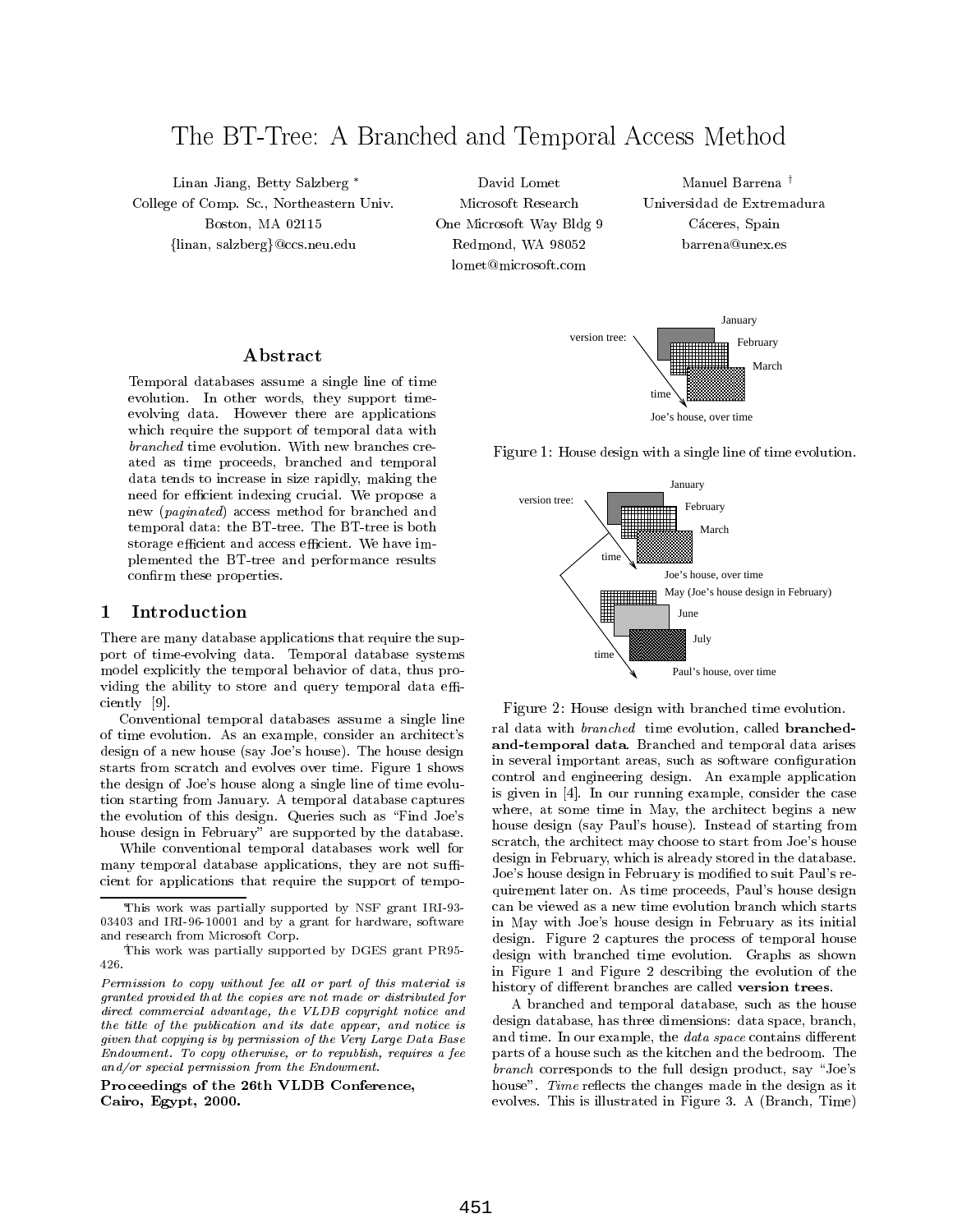pair, say Joe's house in February, noted as (Joe's house, Feb.), is called a version.



Figure 3: Design database dimensions.

Given a specific branch  $B$ , branches that are derived from branch B are called descendent branches of B. For example, "Paul's house" is a descendent branch of "Joe's house". Analogously, for a specific version  $(B, T)$ , versions that are derived from  $(B, T)$  are called descendent versions of  $(B, T)$ . For example, *(Paul's house, June)* is descendent version of (Paul's house, May). If a branch B1 (version  $(B1, T1)$ ) is a descendent branch (descendent version) of branch  $B2$  (version  $(B2, T2)$ ), we say that branch  $B2$  (version  $(B2, T2)$ ) is an ancestor branch (ancestor version) of branch  $B1$  (version  $(B1, T1)$ ).

With new branches created as time proceeds, branched and temporal data tends to increase in size rapidly, making the need for efficient indexing crucial. A branched-andtemporal index method not only needs to support version slice queries, such as "show me the design for Joe's house in March.", but also needs to support historical queries [4], including horizontal queries and vertical queries, which arise because of branching. A typical horizontal query is \Find all the house designs for a given branch, say "Joe's house", or one of its descendent branches, in June". This shows what has evolved from Joe's house. A typical vertical query is "Find all the house designs for a given branch, say "Paul's house", or one of its *ancestor* branches, in July." This shows how Paul's house has evolved differently from its ancestors.

Simply concatenating branch and key, and using temporal access methods for branched-and-temporal data does not consider the ancestor/descendent relationship among versions, hence won't be able to support historical queries efficiently. Even for version slice queries the data would not be clustered efficiently with concatenation since ancestor branches contribute to the version slices of their descendent branches. For example, some of Joe's house design is shared by Paul's house in May.

Our perspective on how to index a branched and temporal house design database is motivated by (1) keeping the total amount of disk space small and (2) making the number of disk accesses for typical queries, such as the ver sion slice query and the historical query, minimal. Therefore, in designing the BT-tree, we focus on exploiting the sharing property of data records across different versions to save space, meanwhile clustering data records according to versions (for version slice queries) and versions with ancestor/descendent relationship (for historical queries) to achieve query efficiency. Our solution to the problem provides a reasonable trade-off between space and access time.

To save space, we exploit how data is shared between versions. Data records consist of a invariant part (usually called the key), which describes the part of the data space they cover, and a varying part which contains the branch identifier, a time stamp, and the rest of the data (in a house design, this might include the type and size of cabinets or the color of the paint.) When Joe's house design in February did not change the kitchen design from its January's version, we say that the data record with key "kitchen" and version (Joe's house, Jan.) is shared between two versions (Joe's house, Jan.) and (Joe's house, Feb.). Later on if Paul's house design in May created from Joe's house design in February also did not change the kitchen design, the same data record will be shared by version (Paul's house, May) as well.

Disk pages which contain data records are called data pages. Data records in a data page are shared among different versions as much as possible. Data page splitting policies will cause some copying of data records, requiring some extra space for duplication, but resulting in more efficient search. Other pages, which direct searches, are called index pages.

Assuming that our house only consists of a kitchen and a bedroom, an example of the structure capturing the branched evolution in Figure 2 is shown in Figure 4. The index page in Figure 4 indicates that if you are searching for any data derived from version (Paul's house, June) you look in data page 2, otherwise you look in data page 1.



Figure 4: Data pages and index pages in the proposed structure.



Figure 5: A version tree is divided into subtrees.

To efficiently support typical queries, the version tree is divided into connected components, each of which is rooted at a certain version. For example, Figure 5 shows that the version tree in Figure 2 is divided into two connected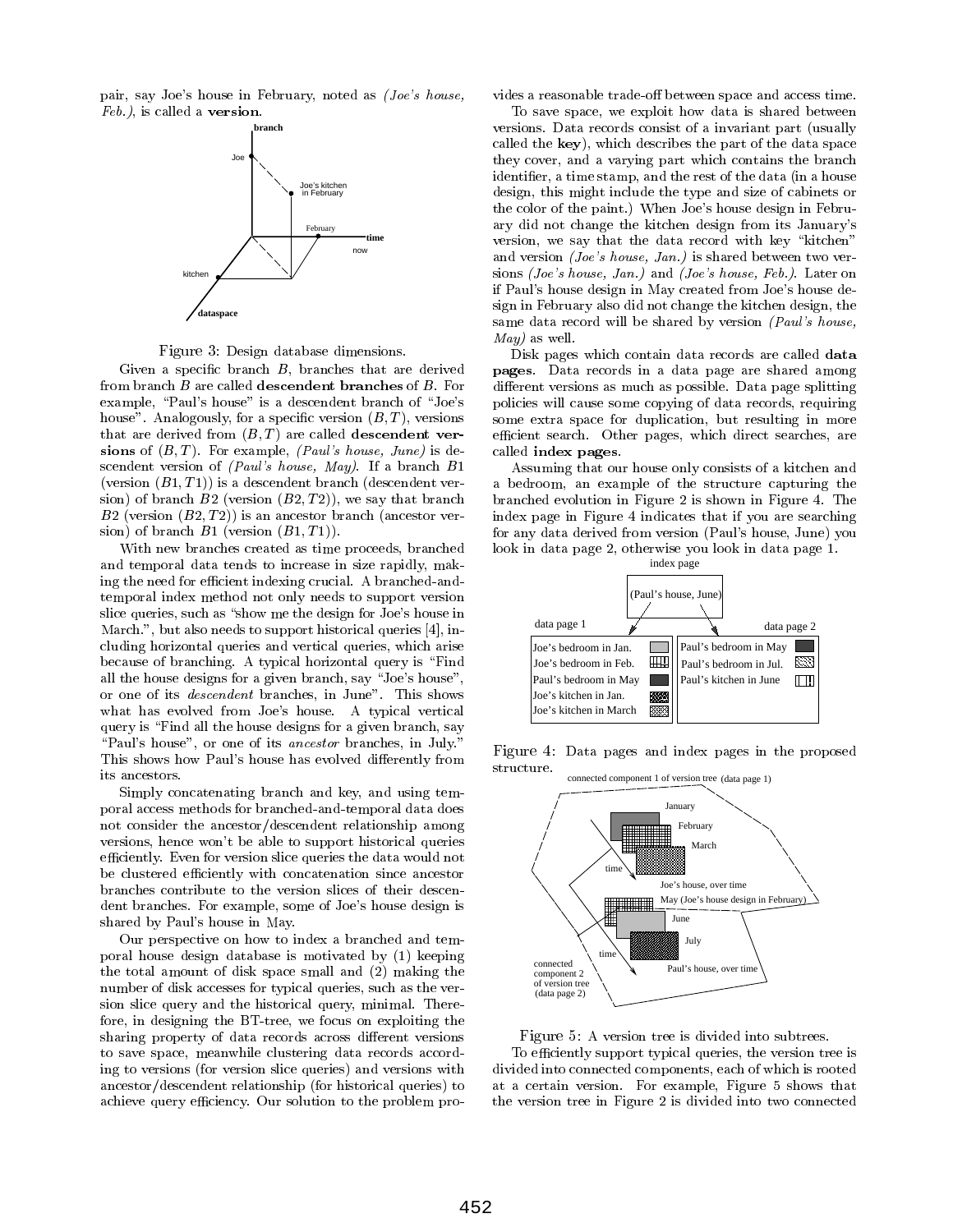components with one rooted at version (Joe's house, Jan.) and another one rooted at version (Paul's house, June). The data space is divided into key ranges. Each disk page in our structure, whether an index page or a data page, will correspond to a connected component of the version tree and a key range. For example, data page 1 in Figure 4 corresponds to the connected component 1 in Figure 5 and the entire data space [bedroom, kitchen]. Data page 2 in Figure 4 corresponds to the connected component 2 in Figure 5 and the entire data space [bedroom, kitchen]. The index page in Figure 4 corresponds to the entire version tree and the data space.

The index page in Figure 4 only contains one version node (Paul's house, June) and two pointers. The right pointer channels all the searching for data records in ver sion (Paul's house, June) and its descendent versions. The left pointer channels all the searching for data records in the set of versions that are not descendents of version (Paul's house, June), for example (Joe's house, Jan.).

Data records of versions that are not descendents of version (Paul's house, June) are all stored in data page 1. From the version tree shown in Figure 2 or Figure 5, we know that these versions include three versions of  $Joe's = 1.2$ house in January, February and March separately, and Paul's house in May. Considering the assumption that each house contains only two keys: bedroom and kitchen, data page 1 should store information about 8 data records in total. However only 5 data records are stored in data page 1. This is because some of the data records are shared among different versions. For example, Joe's kitchen in January<br>is shared among three versions: (Loe's house Jan) (Loe's 2 is shared among three versions: (Joe's house, Jan.), (Joe's house, Feb.) and (Paul's house, May).

Data page 2 contains data records in two versions of Paul's house in June and July. June's version has the bedroom of Paul's house in May which is a record that is copied to data page 2 from data page 1 through data page splitting policies, while data record \Paul's kitchen in June" is shared between two versions (Paul's house, June) and (Paul's house, July).

Figure 4 shows a simple case of our structure where only version information is needed inside the index page. We will also need to distinguish the different key ranges covered by data pages.

The access structure with data pages and index pages as outlined above is called a BT-tree (Branched and Temporal Tree). The rest of the paper describes the BT-tree in detail.

#### 1.1 Background and Previous Work

Branched-and-temporal indexing is a relatively unexplored area. However, many access methods (for example, [3], [1], [6], [10] and [7]) have been proposed for temporal data. A survey and comparison of these access methods can be found in  $[8]$ . These methods have effectively solved the problem of providing access to versioned record sets where the versioning is actually linear, i.e, no branching.

Other approaches to managing versioned data are less closely related. Work on "version management," for example, in software engineering, does not consider efficient use of disk pages. The paper [4] does not consider pagination and, although the structure is "branched," only a current version can be split into branches. Old versions can not be

modied. Driscoll et al. [2] develop techniques for making linked data structures (e.g. binary search trees) fully persistent (all versions can be read and updated).

Perhaps closest to our work is that of Lanka and Mays [5], which is based on ideas from [2]. Lanka and Mays' "fully persistent  $B+$ -tree" maintains multiple versions of B+-trees. The Fully persistent  $B+$ -tree is a *branched-only* access method. Branched-only data structures can be used for branched-and-temporal data if the versions are made to correspond to a branch and a timestamp. Lanka and Mays did not suggest this. There is no access method in the literature explicitly proposed for branched-and-temporal data. In addition, fully persistent  $B+$  trees have extra "version block" nodes in the search path making them less efficient than our BT-tree. Their data nodes also store some re dundant information, making the total space usage greater than ours. Furthermore we provide an ancestor determination method which exploits the lesser amount of branching found in a branched-and-temporal database. The paper [5] maintains a full version tree for ancestor determination. This is too space-and-compute expensive for our case.

#### **Organization of This Paper**

The rest of the paper is organized as follows. Section 2 contains the description of the BT-tree including the ancestor determination method, the structure of data pages and index pages, the splitting algorithm and the consolidation algorithm. Performance results are presented in section 3.

# The BT-tree

For the purpose of this paper, time is assumed to be discrete, described by a succession of nonnegative integers. Each branch is assigned a unique branch id, which is rep resented by a positive integer. A combination  $(B, T)$  of a branch identifier  $B$  and a time stamp  $T$  is called a version. A branch typically has a large number of versions, one for each time stamp when a change was made in that branch.

The first problem we encounter in designing such a branched and temporal index method is that the versions  $(B, T)$  in the structure are only partially ordered. The lack of a linear ordering on versions makes navigation through a representation of a fully persistent BT-tree structure problematic. We need to be able to decide whether or not one version is a descendent or ancestor of another.

#### 2.1 Ancestor Determination

Ancestor determination methods used in [2] and [5] for branched data use  $O(n)$  space. Their methods are not suitable for branched-and-temporal case where the number of timestamps is large (hence the corresponding total number of the versions is large). Our approach of solving the ancestor problem is designed for the case when the number of branches is small although the number of timestamps may be large.

Let us we define the version tree first. Unlike the version tree in the branched case, where every node corresponds to a branch, every node of the version tree here corresponds to a pair  $(B, T)$ . An edge from node  $(B, T)$  to node  $(B', T')$ exists if version  $(B', T')$  is obtained by updating version  $(B, T)$ . Figure 6 shows an example of version tree where only one branch exists.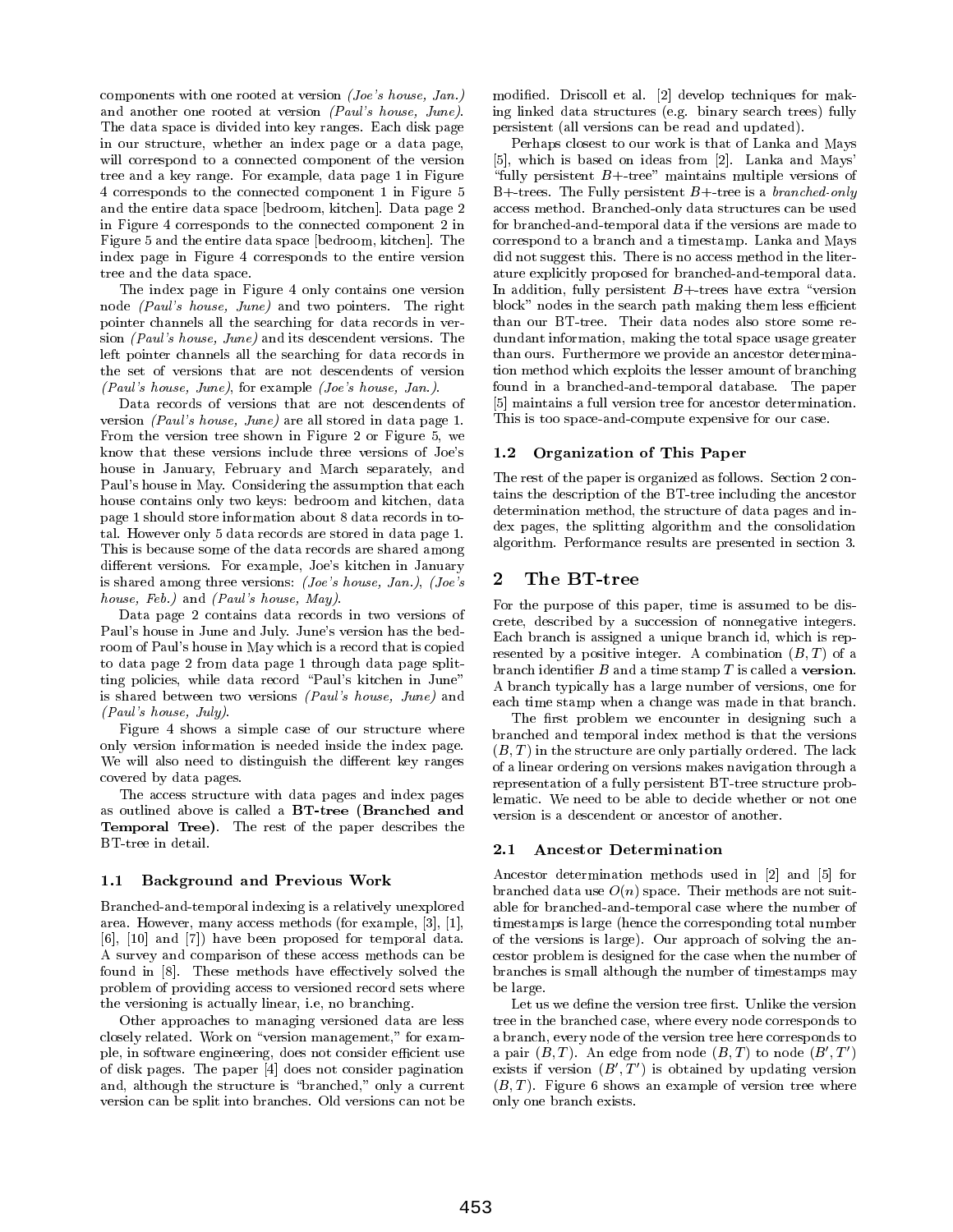$$
(1,0) \qquad (1,10) \quad (1,20)
$$

Figure 6:An example of version tree where only one branch exists.



Figure 7: The version tree corresponding to the branch table in Table 1 below.

The main idea is to use a branch table, which contains one entry for each branch. Each entry consists of four items: a branch id, the branch id of its ancestor branch, the start time of this branch and the share time which is the time when this branch shares information with its ancestor branch. For example, the branch table entry for branch 2 is  $(2, 1, 60, 35)$ . This means that branch 2 is created out of version  $(B, T) = (1, 35)$  at time 60. Given the branch table entry for branch 2, a version  $(2, T)$  is valid only if T  $\geq$  start time=60. An example of branch table with three branches is shown in Table 1.

| Branch id | Ancestor branch id | Start time | Share time |
|-----------|--------------------|------------|------------|
|           |                    |            |            |
|           |                    | 60         |            |
|           |                    |            |            |

Table 1: Branch table for the running example.

When a new branch i is created out of version  $(j, T)$  at time  $T'$ , a new entry  $(i, j, T', T)$  is generated and appended at the end of the branch table. Each branch table defines a subset of a version tree, indicating only the branching. Not all versions are listed as entries, since a version which is created as an update of a current version (with the same branch number, but a new time stamp) is not listed. This is why the large number of versions in a branched-andtemporal structure can be captured in a small table. A version tree containing only branching information corresponding to the branch table in Table 1 can be found in Figure 7.

Definition 2.1.1 The branch id of the ancestor branch found in the branch table entry of branch i is called  $\mathbf{Di}$ rect\_ancestor(i). The share\_time found in the branch table entry of branch i is called  $\mathbf{Share\_time(i)}$ .  $The$ start time found in the branch table entry of branch i is  $called$  Start\_time(i).

For example, given the branch table shown in Table 1, Direct ancestor(2)=1, Share\_time(2)=35 and Start\_time $(2)=60$ .

**Definition 2.1.2** Given two versions  $(B_1, T_1)$  and  $(B_2, T_2)$  $T_2$ ) with  $B_1 \leq B_2$ ,  $(B_1, T_1)$  is an ancestor of  $(B_2, T_2)$ if  $(B_1 = B_2$  and  $T_1 \leq T_2$ ) or  $(B_1, T_1)$  is an ancestor of version (Direct\_ancestor( $B_2$ ), Share\_time( $B_2$ )). If  $(B_1, T_1)$  is an ancestor of  $(B_2, T_2)$ , then  $(B_2, T_2)$  is a descendant of  $(B_1, T_1)$ .

This definition is used to develop the following algorithm  $Ancestor (v1, v2)$  for ancestor determination. Ancestor(v1,v2) returns true if  $v1=(B1,T1)$  is an ancestor of  $v2=(B2, T2)$ .

```
If B1=B2 then { if T2<T1 then return FALSE
                           else return TRUE }
If B2<B1 then return FALSE
else return(Ancestor(v1,
      (Direct_ancestor(B2), share_time(B2))))
```
This algorithm requires following the direct ancestor path of a version  $(B2, T2)$  upwards in the branch table until it can be determined whether or not  $(B1, T1)$  is an ancestor. Since the total number of branches is small, the ancestor. Since the total number of branches is small, the number of ancestors of a given branch is small and this search will be fast.

Definition 2.1.3 Ancestor $(B,T)$  is the collection of versions which are ancestors of version  $(B, T)$ . i.e, if  $(B_1,$  $T_1$ )  $\in$  Ancestor( $B_2$ ,  $T_2$ ), then  $(B_1, T_1)$  is an ancestor of  $(B_2, T_2)$ .

#### Overview of the BT-tree

The structure of the BT-tree is a directed acyclic graph of pages, including index pages and data pages. Fully persistent structures are traditionally called "trees" because the restriction to one version is a tree. In addition, there is one distinguished page called the root and a set of leaf pages which are those pages with no outgoing edges. Leaf pages are data pages and they are the furthest pages from the root. Furthermore, all leaves are the same distance from the root. Hence the BT-tree is balanced.

Data pages contain branched-and-temporal data while index pages contain a small binary tree channeling search to lower level pages. Initially the BT-tree starts from one index page and one data page, where the data page is empty and the index page contains only one node pointing to the data page. As time proceeds, data records are continuously added to the data page. At some point when there is no additional space to insert new data into the data page, a *data page overflow* happens.

Data page overflow needs special handling: a split is performed on the overflowed data page. One or two new data pages will be created and a small portion of data from the overflowed data page will be copied to the new data page(s). Information about the data page split will be posted up to the upper level index page to direct future searches to either the old overflowed data page or the newly created page(s).

As new data is added to data pages, more and more data pages overflow and are therefore split, consequently more and more information is posted to upper level index pages to record the splitting history of data pages. At some point *index page overflow* happens.

Index page overflow needs special handling: a split is performed on the overflowed index page. One or two new index pages will be created from the index page splitting. A tree will be extracted and copied to the new index page(s). The tree copied to the new index page(s) points to old pages as well as new pages therefore making the BT-tree a directed acyclic graph of pages instead of a tree of pages. An example will be given in the index page splitting section.

As a result of the index split, information will be posted to upper level index pages to record the split history. The split may percolate up as needed. A new root will be created when the root index page is split.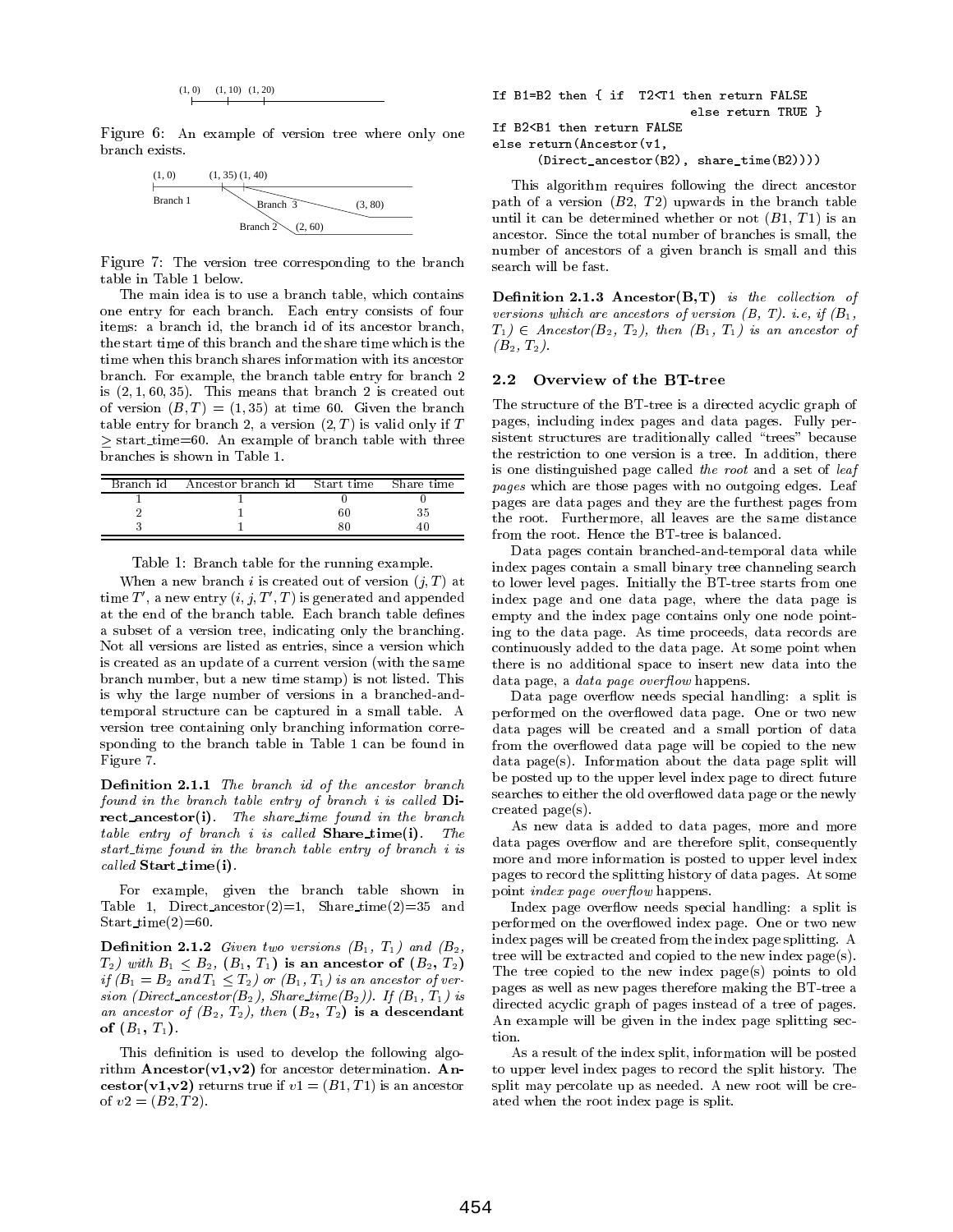Now we give a detailed explanation of data pages and index pages and their splitting algorithms.

### 2.3 Data Pages

Data pages contain branched-and-temporal data. Our data consists of record variants. For our purpose a record variant is characterized by four entries: a time-invariant part called a key, a branch id, a time stamp and an information field. For example,  $(a, 3, 80, info)$  is a record variant with key = a, branch id = 3, time stamp = 80 and<br>information the data center of this peaced variant info representing the data content of this record variant.

A page is identied with a key range and a connected component of version tree. For example, the data page D2 shown in Figure 10 is identified with key range  $[a, d]$ and the connected component of version tree enclosed in the bigger dotted boundary, denoted as V1-20, in the right side of the figure. Version tree components are named with the branch (in this case branch 1) and the time stamp (in this case 20) of their root.

**Definition 2.3.1** A record variant  $(k, b, t, info)$  is said to be alive in a connected component of version tree and a key range if

- $\bullet$   $\kappa$  is within the key range and
- $\bullet$  either
	- $(b,t)$  is within the connected component of the version tree or
	- ${\cal L}$  = Let version  $(B',T')$  be the root of the connected component of the version tree. Then  $(b, t) \in Ancestor(B', T')$ , and  $\forall$  record variants  $(k', b', t', info)$  with  $k' = k$  and  $(b', t') \in$  $Ancestor(B', T'), t \geq t'.$

The second condition in Def 2.3.1 implies that either the version  $(b, t)$  is contained in the connected component of the version tree or it is the most recent ancestor of the root of the connected component of the version tree on a record variant with the same key. In our example, the connected component of the version tree is V1-20, from Figure 10. Let's consider the only two record variants in the database with key d:  $(d, 1, 2, info)$  and  $(d, 1, 3, info)$ . The root of  $V1-20$  is  $(1,20)$ . Record variant  $(d, 1, 2, info)$  is not alive in the connected component of version tree V1-20 and key range [a, d] because  $(d, 1, 3, info)$  has the same key and has a version which is a more recent ancestor of (1; 20). Record variant  $(d, 1, 3, inf)$  is alive in V1-20 and  $[a, d]$  because its version is the most recent ancestor of  $(1, 20)$  for key = d. Record variant  $(a, 2, 60, info)$  is alive in  $V1-20$  and  $[a, d]$ because its version is contained in V1-20.

Each data page contains copies of all the record vari ants alive in a connected component of version tree and a key range. For example, data page D2 in Figure 10 corresponds to the component V1-20 and the key range  $[a, d]$ . D2 contains record variants  $(d, 1, 3, info)$  and not  $(d, 1, 2, info)$  because  $(d, 1, 3, info)$  is alive in V1-20 and [a, d] while  $(d, 1, 2, info)$  is not alive in V1-20 and [a, d].

Data pages partition the entire version tree and data space for which the database is dened. For example, in Figure 10, both data pages cover the key range  $[a, d]$  and the two connected components of the version tree,  $V1-0$  (corresponding to page D1) and V1-20 (corresponding to page D2) are disjoint and cover the version tree.

Record variants in a data page are ordered by key, branch and time stamp inside a data page. When a new record with key k is added to the data page at time  $t (=$ current time) by branch i, a new record variant of the form  $(k, i, t, info)$  is created and inserted in a proper position so that the all data variants are in order. When a data page becomes full, a data page splitting occurs.

# Data Page Splitting

We distinguish updates, which create a new record vari ant for an existing key and inserts, which create a new record variant with a new key. When a new update or insertion, say  $(k, i, T, inf<sub>o</sub>)$  (T is current time,) into a data page causes the page to become over-full, it will be split at  $(i, T)$  with one or two new data pages allocated. Information about the split will be posted to the parent page that channeled the search to the split data page.

**Definition 2.4.1** A record variant  $(k, j, t, info)$  in a data page is said to be alive at version  $(i, T)$  with  $T = cur$ rent time if  $(j, t) \in Ancestor(i, T)$  and  $\forall$  record variant  $(\kappa, \eta, t, \iota n \eta o)$  in the data page with  $\kappa = \kappa, \text{ and } (\eta, t)$  $\in Ancestor(i, T), t \geq t'$ .

For example, in Figure 10, record variant  $(a, 3, 83, info)$ in data page D2 is alive at  $(3, T)$  (say T is current time 90), while the same record variant is not alive at  $(2, T)$  because  $(3, 83)$  is not an ancestor of  $(2, T)$ .

To split a data page at  $(i, T)$ , only alive record variants at  $(i, T)$  are copied to the new pages. Copying the alive record variants into one new page is called a version split.

If there are not many alive record variants in the full page (because in this page, most of the record variants are old variants of alive record variants) only one new page is needed. If there are many alive record variants or (considering variable-length records) if the space occupied by alive record variants is too large, two new pages are allocated and a B+ -tree-like key split is made among the alive record variants being copied. This is called a versionand-key split. We define a threshold utilization  $U$  for alive record variants. When alive record variant utilization exceeds U, we do a version-and-key split. When alive record variant utilization is less than or equal to U, we do a version split. A typical value for  $U$  is about .66, which guarantees that a new data page will be at least one third full of current data.

BT-tree data page splitting is illustrated in Figure 8, Figure 9, Figure 10, and Figure 11. The database starts with an empty data page D1. Figure 8 shows the insertion of 6 record variants in data page D1 up to current time  $T =$ 19. Only branch 1 is created so far and data page D1 is full. At time 20, in order to insert record variant  $(a, 1, 20, info)$ , a version split occurs to data page D1. Consequently, data page  $D2$  is created, as shown in Figure 9. Only those record variants in data page  $D1$  which are alive at  $(1, 20)$ are copied to the new page, data page D2. The new record variant is also inserted into the new data page D2.

Figure 10 shows that branch 2 is created and a new record variant  $(a, 2, 60, inf)$  is inserted into data page  $D2$ at time 60. At time 80, branch 3 is created and a new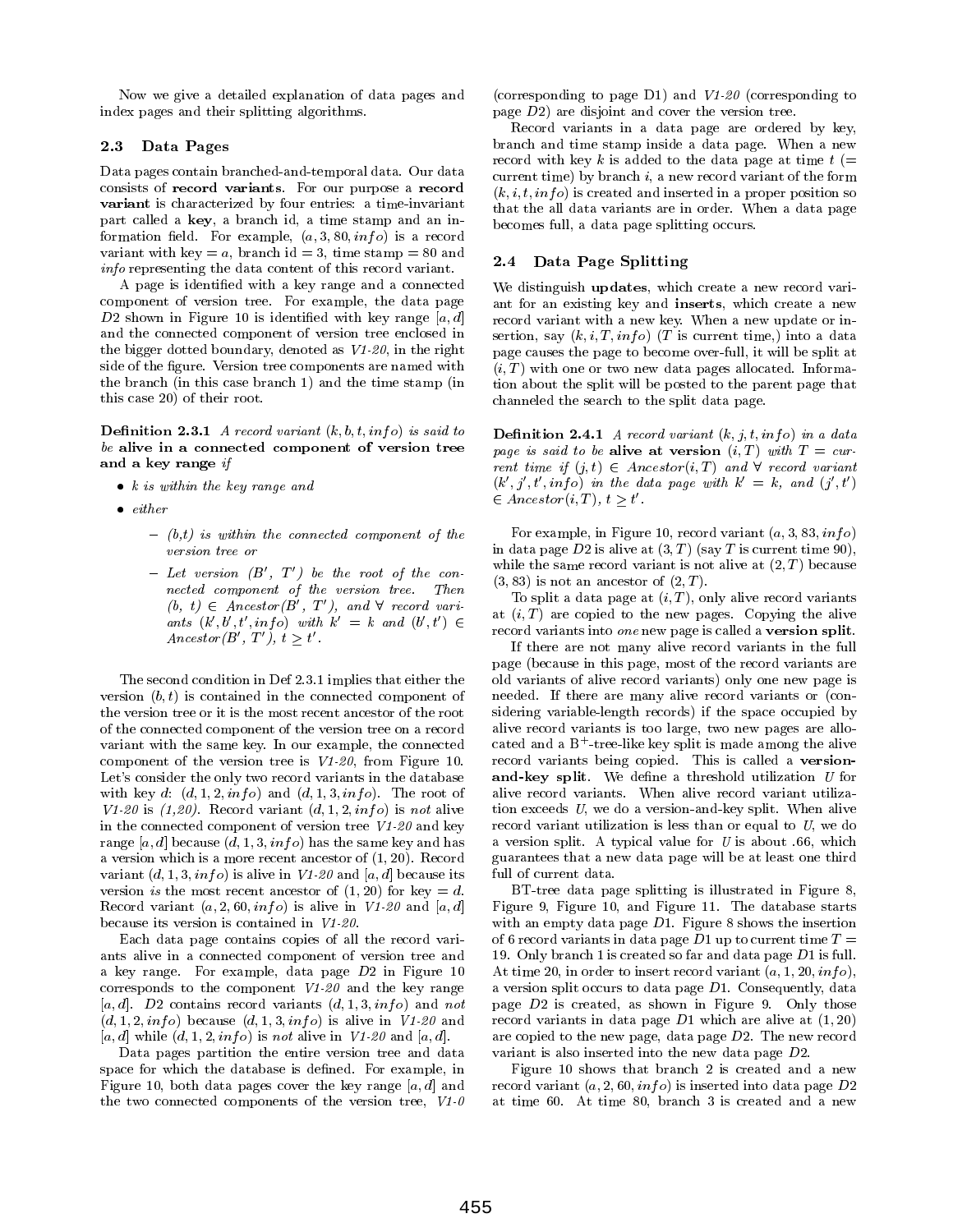record variant  $(a, 3, 80, info)$  is inserted into data page  $D2$ . At time 83, the insertion of another record variant into data page D2 by branch 3 makes the data page D2 a full data page. The version tree grows as new branches are created.

In Figure 11, as we are trying to insert record variant  $(b, 3, 85, inf)$  into the data page  $D2$  which is already full, data page D2 has to be split. A version-and-key split at version  $(3, 85)$  and key c occurs here generating two new pages D3 and D4 corresponding to same connected component of the version but different key ranges.

A data page could be split more than once if it is already full and new branches are created from some version in its version-tree component. This cannot happen in temporal (not branched) structures.

### 2.5 Index Pages

Index pages also represent connected components of ver sion tree and key ranges, with a full partition of the versionkey space at each level of the tree. Within each BT-tree index page is information that identifies the connected component of version tree and key range for each child page, and hence channels searches to its children pages.

A split history tree or sh-tree is used within each index page. The sh-tree is a small binary tree. The shtree, describing the history of the splits of its children, contains three types of nodes: vsh nodes, ksh nodes and leaf nodes. A vsh node contains a branch id and a time stamp (indicating a version), a ksh node contains a key value while a leaf node contains a disk page address of a child page in the next lower level of the BT-tree.

Initially the BT-tree only has one index page  $I$ , with one leaf node as shown in Figure 12(a), referencing the only data page  $D1$  in Figure 11. As new data is added<br>into the data page  $D1$ ,  $D1$  becomes full and a data page. 2.6 into the data page D1, D1 becomes full and a data page split occurs. Whenever a data page split occurs, the shtree in the parent index page is changed so that it reflects the splitting history of its children.

In case of a version split of a data page at  $(i, T)$  (T is current time,) the parent's reference to the old page is replaced by a new vsh node  $(i, T)$ . This node has one child referencing the old page while the other references the new page. Figure  $12(b)$  shows that the vsh node  $(1, 20)$ is posted to index page  $I$  (which is also root index page of this BT-tree) when data page D1 is split and data page D<sub>2</sub> is generated as shown in Figure 9.

In case of version-and-key split at  $(i, T)$  (T is current time) and key  $k$ , the parent page's reference to the old page is also replaced by a new sh-tree vsh node  $(i, T)$ . This node has its left child referencing the old page while the right child is a ksh node with key value  $k$  referring to the two new pages. Figure  $12(d)$  shows how posting happens when data page  $D2$  is version-and-key split at version  $(3, 85)$  and key  $c$  generating data pages  $D3$  and  $D4$  as shown in Figure  $11.$ 

A vsh node  $(b, t)$  in an index page divides the lower level BT-tree rooted at  $(b, t)$  into two parts, with the right subtree of the vsh node containing everything which is a descendent of  $(b, t)$  while the left subtree of the vsh node contains everything which is not a descendent of  $(b, t)$ . Similarly, a ksh node k divides the lower level BT-tree rooted at  $k$  into two parts, with the right subtree of the ksh node containing record variants with key value greater than or equal to  $k$  while the left subtree of the ksh node contains record variants with key value less than  $k$ . The search algorithm for a single point  $(K, B, T)$  in a BT-tree is in Figure 13.

1. Start at the root page of the BT-tree.

- 2. BT-tree index page has been reached: Start at the root node of the sh-tree in this BT-tree page.
- 3. Sh-tree node has been reached: Test the type of shtree node.
	- (a) ksh: If  $K >$  key value in ksh, go right, else go left. Go to step 3.
	- (b) vsh  $(B',T')$ : If  $(B',T') \in Ancestor(B,T)$ , go right, else go left. Go to step 3.
	- (c) sh-tree leaf: Fetch the disk page  $P$  in the shtree leaf. If P is another index page, go to step 2. Otherwise continue.
- 4. BT-tree data page has been reached: Find the record variant in this data page with key value  $K$ and alive at version  $(B, T)$ .
	- If there is none, return indicating the search is unsuccessful.
	- If this is a deletion record variant, the record did not exist in the database at time T for version  $B$ . Return indicating the search is unsuccessful.
	- $\bullet$  Otherwise, return the record variant and indicate that the search is successful.

Figure 13: Search in the BT-tree for  $(K, B, I)$ , a record variant with key K alive at version  $(B, T)$ .

# Index Page Splitting

An index page records the split history of data pages by getting one (in case of version-split) or two (in case of version-and-key split) index node(s) posted whenever a child data page splits. Index page splitting happens when an index page overflows. Only disk addresses of children (leaf nodes) alive at the splitting version and the key boundaries separating them are copied.

**Definition 2.6.1** A child (leaf) of an sh-tree in an index page is alive at  $(B, T)$  (T= current time) if  $(B, T)$  is in the connected component of the version tree associated with the child page whose disk address recorded in the leaf node of the sh-tree.

Consider a BT-tree with root index page in Figure 12 (d) and four data pages in Figure 11. Suppose the current time is 90. To find children (leaves) of the sh-tree in Figure 12 alive at (3; 90), we look at the connected components of version trees in Figure 11. Since  $(3, 90)$  is in the connected component of the version tree corresponding to D3 and  $D4$ , leaves  $D3$  and  $D4$  in the sh-tree in Figure 12 (d) are alive at (3; 90). However (3; 90) is not in the connected component of version trees corresponding to D1 and D2, hence leaves  $D1$  and  $D2$  are not alive at  $(3, 90)$ .

If there are too many alive children found when splitting an index page, a key split is also made. Split information is posted to the parent as usual. When a root page is split, a new root page is allocated to hold the split information, as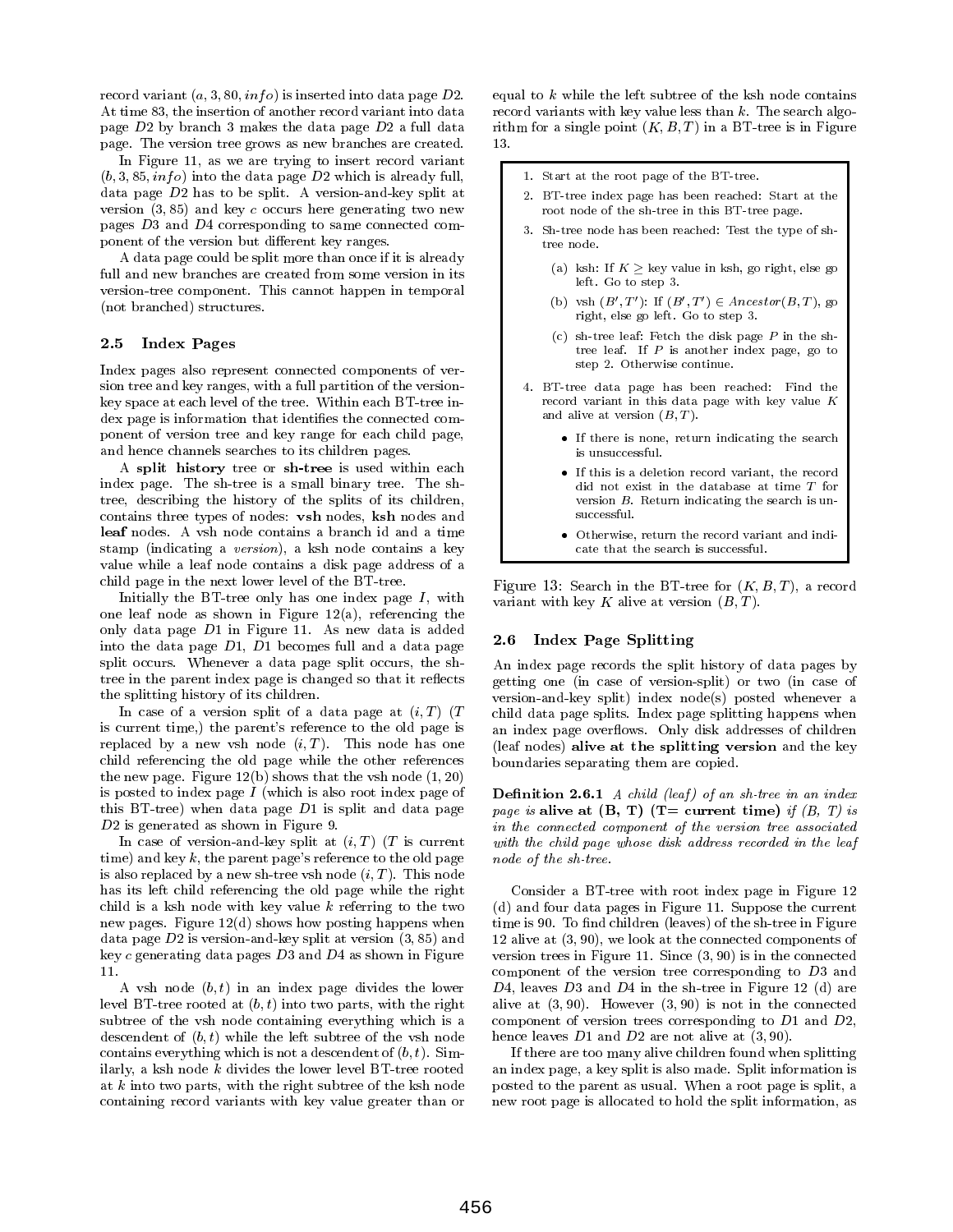

Figure 8: Data page D1 is full at this point.



Figure 9: In order to insert a new record variant (a; 1; 20; inf o), data page D1 has to be version split. Data page D2 is generated.



Figure 10: Branch 2 and 3 are created and new record variants are inserted into data page D2 causing it to become full at time 83.



Figure 11: Data page D2 is version-and-key split at (3; 85) as new record variant (b; 3; 85; inf o) is attempted to be inserted into data page D2.



Figure 12: The evolution of index page I corresponding to data pages in (a) Figure 8; (b) Figure 9; (c) Figure 10; (d) Figure 11. The connected component of index page I is the entire version tree and the key range of index page I is [a, d].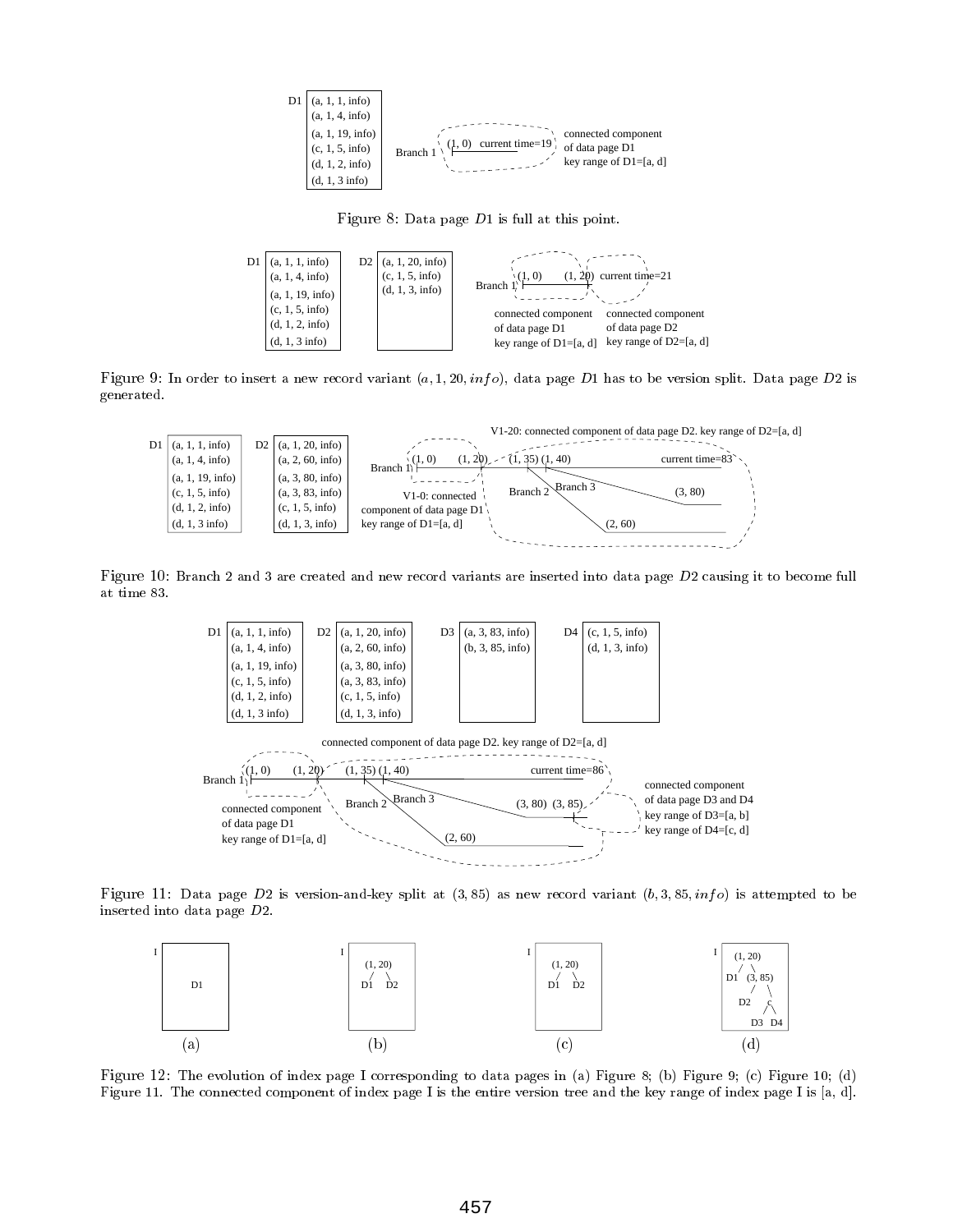in the B+ -tree. Root-page splits thus increase the height of the BT-tree.

When we version split an index page, the new index page has a sh-tree which only has ksh nodes. The algorithm for BT-tree index-page split (split an index page at version  $(B, T)$  (T is current time)) is in Figure 14. The effect of this algorithm is to obtain one (in case of version-split) or two (in case of version-and-key-split) binary search tree(s) on key only referring only to the alive children.

- 1. Start at the root of the sh-tree of the full index page. 2. If a vsh  $(B', T')$  is encountered, do not copy the vsh.
	- (a) If  $(B',T') \in Ancestor(B,T)$ , go right.
	- (b) Otherwise, go left.
- 3. If a ksh is encountered, copy the ksh to the new index page and process both subtrees recursively.
- 4. When a new sh-tree is constructed in the new index page, the key ranges and their corresponding disk addresses are known. Construct a balanced sh-tree with these key ranges. If two such trees are needed. with these  $\alpha$  ranges. If two such trees are needed,  $\alpha$ for two new sh-tree index pages, split at the middle key range and construct two balanced sh-trees, one for each new sh-tree index page.

Figure 14: Algorithm for splitting a BT-tree index page at version  $(B, T)$  (T is current time.)

Figure 15 illustrates the resulting index page  $I$ , evolved from the index page I shown in Figure  $12(d)$ , after page  $D2$ had a version split at version  $(2, 88)$ , and page D3 had a version-and-key split at version  $(3, 95)$  and key b. Assume that index page  $I$  is about full at this point. At time 98, branch 3 inserts or updates a record variant in data page  $D4$  causing it version-and-key split at version  $(3, 98)$ and key d. While attempting to post the sh-tree shown in Figure 15 to index page  $I$ , the index page  $I$  overflows. Therefore index page  $I$  is version split at version  $(3, 98)$ , as shown in Figure 16, creating a new index page with four children. Vsh node (3; 98) is posted up to the new root page created.



 $\Gamma$  igure 15. This is the index page  $I$  , shown in Figure 12(d), after  $D2$  had a version split at version  $(2, 88)$  and page D3 had a version-and-key split at  $(3, 95)$  and key b. Now data page D4 are having a version-and-key split at version  $(3, 98)$  and key d. When attempting to post the vsh node and the ksh node up to index page  $I$ , we find that the page is full.

### 2.7 Discontinued Record Variants

Record variants are never physically deleted. When the most recent record variant with a given key is to be dis continued, a new record variant is inserted with the key, the branch id, say B, of the branch in which the record vari-



connected component of index page I, key range of I is [a, d]

Figure 16: Version split index page I at version (3; 98) creating new page  $I$  . A new root is created and vsn node  $(3, 98)$  is posted.

ant is deleted, the time stamp, say  $T$ , of the delete, and a delete marker indicating it is marking the end time of the most recent previous variant within certain branch. Delete marker record variants are necessary in data pages which include the key in their key range and include the version  $(B, T)$  in the corresponding connected component of version tree. This is the only way to tell that a record variant has been discontinued by branch B at time  $T$ , i.e. that its prior record variant is no longer alive. That is, the delete marker record variant bounds the time interval of the preceding record variant existing in a specic branch.

If a page where a delete marker record variant is versionsplit, we can choose to treat the delete marker record variant like any other record variant and copy it to the new page. This permits us easily to answer queries about the history of record variants with a given key. However, if deletes are common, this dilutes the number of actual record variants that a page can hold. Hence, here we choose not to copy the record variants with delete markers. Ver sion queries will still be correct. Say a record variant with key value k is deleted at version  $(B, T)$ . We have a data page D that every version within the connected component of version tree corresponded to data page  $D$  is a descendent of version  $(B, T)$ . The absence of a record variant with key value k in such a page indicates that the record is not alive at that time within version B.

## 2.8 Page Consolidation

When a version query finds only a small number of record variants satisfying the query in each visited data page, query performance is poor. Low density of correct vari ants for a given version is caused by deletion. Consolidation guarantees good version query performance for the BT-tree.

A data page is sparse at version  $(B, T)$  when the space occupied by *alive variants* at version  $(B, T)$ , not including delete marker variants, falls below a threshold. To consolidate a page  $P$  sparse at  $(B, T)$ , both  $P$  and a sibling page are version split at  $(B, T)$ . (A consolidating sibling must be a page whose corresponding segment of the ver sion tree contains  $(B, T)$  and which has the same parent as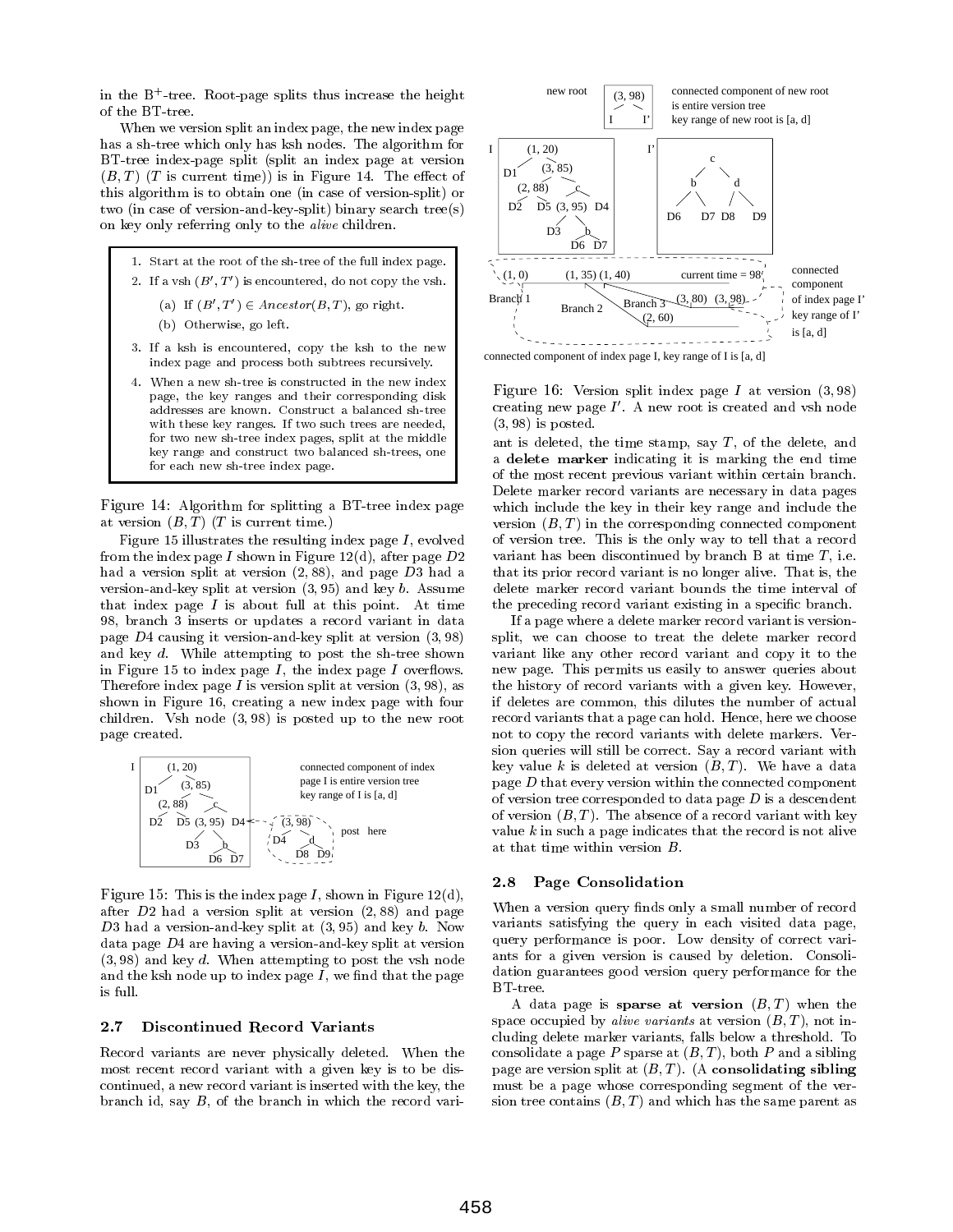$P$  and an adjacent key range. To Copies of the alive record  $\qquad$  versi variants at version  $(B, T)$  from both the sparse page and its consolidating sibling are combined in a new page or, should that result in an over-full page, we then key-split the new consolidated page. This is similar to consolidation in [5]. Since more copies are made, page consolidation degrades space utilization in order to improve query performance. A page consolidation threshold of  $t$  "guarantees" that the space occupied by record variants alive at any given query version in any given data page will not fall below  $t^2$ .

Non-root index pages can also be consolidated. This can be done when posting information about a lower level consolidation at version  $(B, T)$  results in the index page having too few alive children in the same version. The index page is version split at  $(B, T)$  and combined with a sh-tree copy resulting from a version split of one of its siblings at  $(B, T)$ .

#### 3 **Performance**

We present some results of our performance study on the BT-tree. The parameters of the system are described first. Graphs and explanations follow.

#### 3.1 System Parameters

We assume all record variants, including delete marker record variants, have the same size. A transaction is either an insertion of a record variant with a new key, an update of an existing record variant or a delete of an old record variant (in one branch and with current time).

The database system starts up with only one branch. Other branches are created gradually after a number of transactions occurred in the first branch. Transactions are randomly assigned to existing branches.

Let the number of branches in the system be denoted " $B$ ". The maximum number of variants per page is  $b$ . In our case, b is 35. R is the total number of non-redundant record variants, including delete marker record variants. R includes different variants of records with the same key. R is 50,000 here.  $K(i)$  is the number of record variants alive at version  $(i, T)$  (T is current time.) K does not include records that have been deleted. Let N be the total number of data pages in the BT-tree and let  $N_c(i)$  be the number of data pages containing record variants alive at version  $(i, T)$  (T is current time) in this BT-tree.

We measure total space cost by multiversion total utilization(MVTU). Keeping every distinct record vari ant (including delete marker record variants) is needed to support arbitrary version slice queries and historical queries. MVTU measures the fraction of the total data space occupied by distinct record variants.

$$
MVTU=\frac{R}{N\times b}
$$

Every version was once the current version in a branch and every version query will access only those data pages, which were current at that time in that branch. Hence,

version query cost is captured by single version cur rent utilization for branch  $i$  (SVCU(i)) (the fraction of a branch's data pages containing record variants alive at version  $(i, T)$  (T is current time) occupied by these alive record variants).

$$
SVCU(i) = \frac{K(i)}{N_c(i) \times b}
$$

The value of SVCU may vary from one branch to another. Average SVCU (SVCU) is the average SVCU value across different branches.  $\overline{SVCU}$  measures the average version slice query efficiency.

$$
\overline{SVCU} = \frac{\Sigma_{i=1}^{B} SVCU(i)}{B}
$$

#### 3.2 Performance Results

In order to study the performance of the system under different circumstances, three sets of experiments were carried out. The first set of experiments measures performance as the number of branches increase. The second set of experi ments measures performance as the ratio of updates versus insertion varies (no deletes are allowed). The third set of experiments allows deletes and examines the effect of consolidation. Because of space limitation, we only present the second set of experiments.

The number of branches is fixed to be 10. All branches other than the first are randomly created between the 10,000th and 20,000th transaction with a randomly selected ancestor version (other branch creation profiles were also implemented, but since their results were similar, they are not presented here.) The key range of the first branch is [0, 800,000). All other branches are allowed to modify versioned records in key range [0, 600,000). We vary the fraction of updates versus insertions. No deletes are allowed. In this experiment, the height of the BT-tree never rose above 3.



Figure 17: No Deletes: MVTU for early branch creation.

Figure 17 shows the  $MVTU$  curves for early branch creation profile. We first remark on the general property of the BT-tree  $MVTU$  curves. As the update rate increases, the  $MVTU$  value of the BT-tree increases. In other words, the total amount of space occupied by 50,000 records decreases. The reason is as follows. When the update rate increases, we have more transactions updating existing record vari ants instead of inserting new record variants with different key values. Therefore, considering one data page, there will be a smaller number of distinct key values as the update rate increases. Consequently, when this data page is full and split, there will be fewer record variants copied to

th the case that the key range of the parent equals the key the set range of the child, a page has no consolidating sibling, making page consolidation impossible. This does not impact search correctness as page consolidation is needed only for performance.

<sup>2</sup>Disregarding the case when page consolidation is impossible.